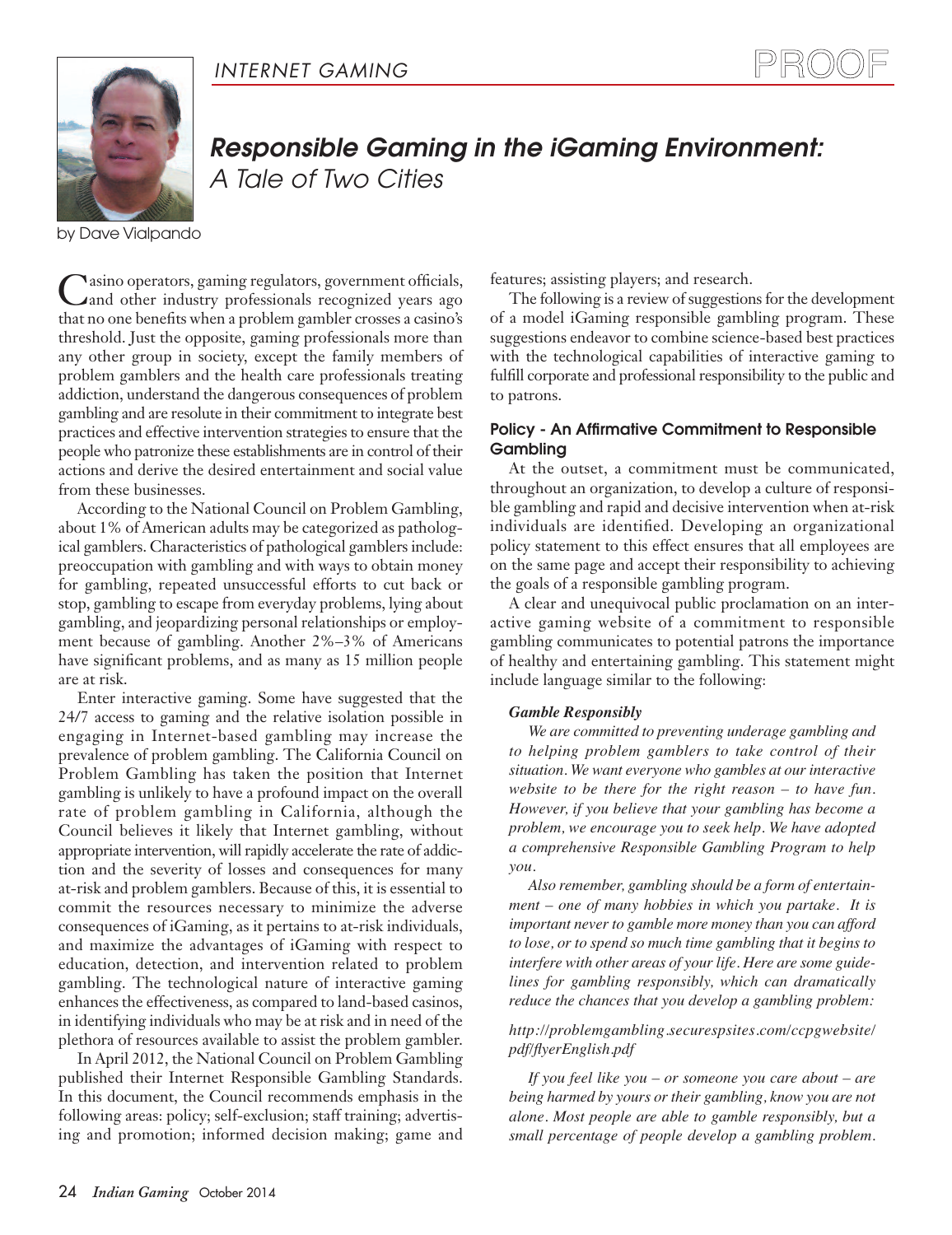*Fortunately, these problems are treatable and there are many no-costresources available to the residents of ourstate.*

*Getting help starts with calling the statewide helpline, 1-800-GAMBLER. The helpline is always answered directly by trained professionals, at any time of the day or night – there are no recordings, and your call is completely free and confidential. Translation services are also available for more than 240 languages, and TDY is available for the hearing impaired.*

# **Staff Training and Management's Responsibility**

At least one management-level enterprise employee should be designated as the organization's Responsible Gambling Program Coordinator. The responsibilities of this position should include: development of the organization's Responsible Gambling Program incorporating best practices as they are developed throughout the industry; sharing information and effective strategies with other Interactive gaming enterprises; establishing proactive partnerships with community-based organizations and government agencies dedicated to addressing problem gambling issues; responsible gambling database management; review of required reports to gauge the effectiveness of the enterprise's program; and coordination of initial and recurrent employee training in problem gambling detection and referral.

Staff should receive initial training on: the indicators of potential problem gambling; how to respond to individuals contacting customer support seeking information and resources related to problem gambling; resources available to assist at-risk individuals; the enterprises self-exclusion program; and the various enterprise reports recording data related to problem gambling. Upon completion of the initial training, all enterprise staff should receive recurrent training on an annual basis.

# **Informed Decision Making**

Information should be provided on the enterprise's website to assist players in making informed decisions regarding their gambling. Players should be advised of that behavior which may be indicative of at-risk gambling behavior. Published risk indicators might include the following:

- Losing time from work due to gambling?
- Does gambling make you insensitive to the welfare of your family?
- Have you ever felt remorse after gambling?
- Have you ever gambled to solve financial difficulties or sold personal property to finance gambling?
- After winning or losing, do you feel like you must return as soon as possible?
- Do you often gamble until your last dollar is gone?
- Do you ever borrow to finance your gambling?
- Have you ever committed, or considered committing an illegal act to finance gambling?
- Do arguments, disappointments, frustration, even good fortune give you an urge to gamble?
- Have you ever considered self-destruction a result of your gambling?

Consider taking advantage of the interactive nature of the Internet to design a six to eight question self-test a consumer can complete online. Upon completion of the self-test, the computer can assess the results and provide a graphic representing the patron's level of risk. The graphic can be color-coded to add emphasis to the results: red for significant risk, yellow for moderate risk, and green for low risk. Once the patron double-clicks on the colored-coded graphic, he or she can be directed to appropriate information and a list of resources. The interactive system can even be configured so that the significantly at-risk patron is directed to a customer support representative who will evaluate the patron for possible selfexclusion.

A general admonishment to patrons regarding responsible gambling should be made available on the interactive gaming website. This admonishment should be composed similar to the following:

*Remember, gambling should be a form of entertainment – one of many hobbies in which you partake. It is important never to gamble more money than you can afford to lose, or to spend so much time gambling that it begins to interfere with other areas of your life. Here are some guidelines for gambling responsibly, which can dramatically reduce the chances that you develop a gambling problem:*

*http://problemgambling.securespsites.com/ccpgwebsite/ pdf/flyerEnglish.pdf*

Responsible gambling information should be included in the Terms & Conditions section of the interactive website's registration process.

Examples of patron-assist responsible gambling web-links might include:

• 1-800 GAMBLER

*http://problemgambling.securespsites.com/ccpgwebsite/ default.aspx*

• The Brief Addiction Science Information Source (BASIS) *www.basisonline.org*

*Continued on page 96*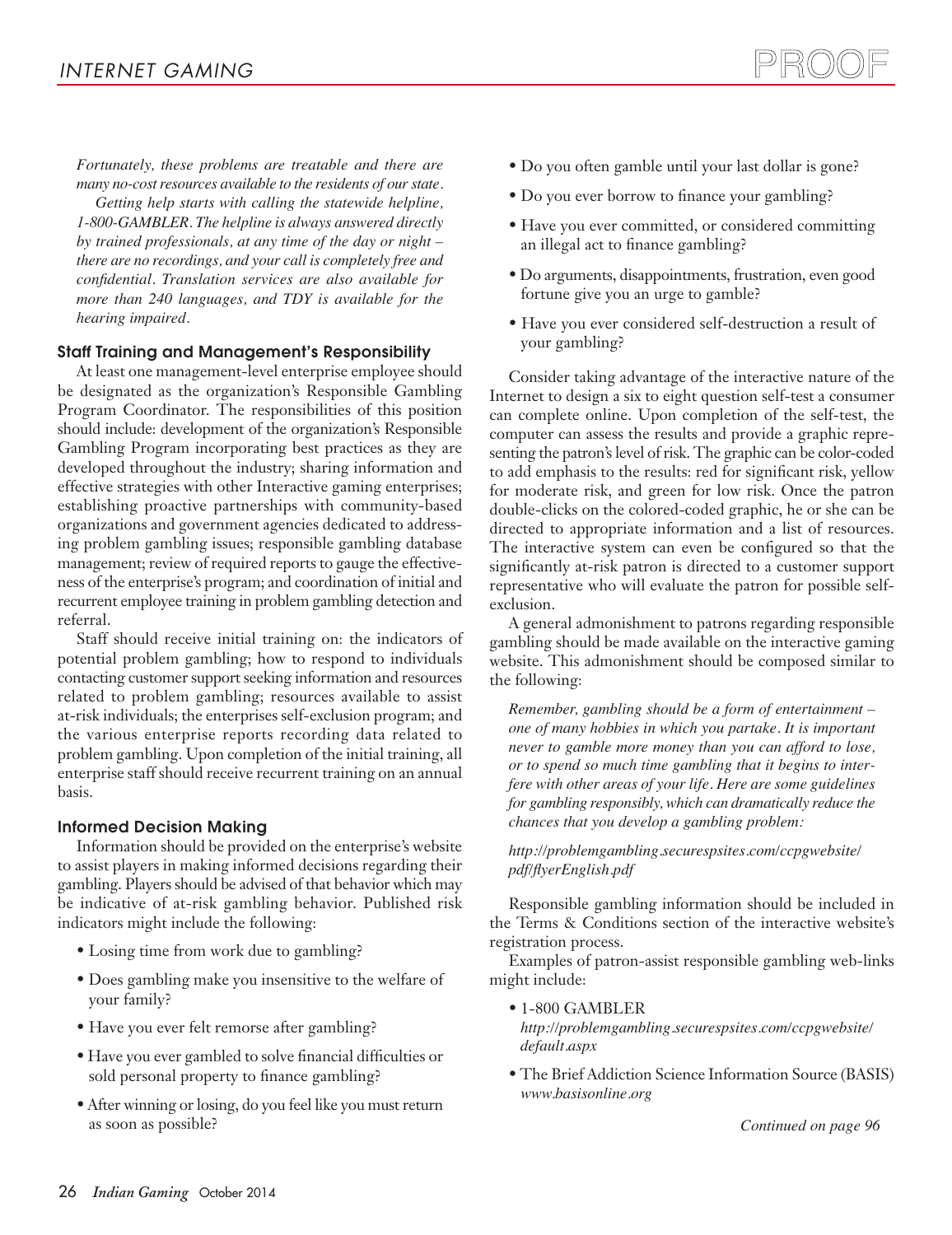*Continued from page 26*

*Responsible Gaming in the iGaming Environment: A Tale of Two Cities by Dave Vialpando*

- National Center for Responsible Gaming *www.ncrg.org*
- National Council on Problem Gambling *www.ncpgambling.org*
- California Council on Problem Gambling *www.calpg.org*

# **Assisting Players**

An advantage of interactive gaming is the ability to monitor and track player activity remotely and unobtrusively. Enterprise personnel should have the ability, based on their training, to flag individuals whose gambling behavior becomes problematic.

Highlights of an Effective Responsible Gaming Program include:

• A choice between a Self-Imposed Limits Program that allows a patron to be self-restricted from the website, or the Self-Exclusion Program which excludes the patron completely from the website.

• Automated tracking of game play at the website and system-generated alerts regarding potential problem behavior issues.

• Trained customer service personnel to assist patrons through the self-exclusion process.

Dedicated enterprise staff should be assigned the responsibility of monitoring patron gambling activity once the automated parameters established by the enterprise indicate at-risk gambling behavior. System-generated alerts coupled with monitored game activity should guide enterprise personnel or customer support staff to contact the patron and discuss self-exclusion options.

#### **Self-Exclusion**

Interactive gaming and use of the Internet as a channel for communication facilitates the patron's access to the enterprise's self-exclusion and self-restriction programs. All of the required information can be collected online, and once evaluated and implemented, the imposed restrictions or exclusion can be activated immediately. The automated characteristics of the system completely and unequivocally bars the affected patron from access to the system. Unlike in the landbased casino where excluded patrons occasionally sneak their way back into the casino, the computer never blinks and a

patron's access is barred for as long as required.

The interactive gaming systems should provide a link within the patron's interactive gaming account to an Internet selfexclusion application and associated forms. The following provisions should be built into the enterprise's self-exclusion process:

PROOF

*a. Exclusion Length* – A patron may request gaming self-exclusion for a period of one year, five years, or lifetime.

*b. Communication with Players* – For self-excluded patrons, the interactive gaming enterprise shall establish procedures that are designed, to the greatest extent practicable, to ensure that self-excluded patrons do not receive targeted mailings or promotional material related to Internet gaming.

*c. Enforcement* – For self-excluded patrons, the interactive gaming enterprise shall establish procedures that are designed, to the greatest extent practicable, to:

1. Refuse wagers from and deny any gaming privileges to any self-excluded patron.

2. Deny any financial deposits, player club card membership, complimentary goods and services, and other similar privileges and benefits to any self-excluded patron.

*d. Reinstatement* – Except for those patrons choosing a lifetime self-exclusion, any self-excluded patron may, upon the expiration of the period of self-exclusion requested, request removal of his or her name from the self-exclusion list by electronically submitting a completed request for removal. The form shall include:

1. Identifying information for the patron.

2. The signature of the patron requesting removal from the self-exclusion list indicating acknowledgement of the following statement: "I certify that the information that I have provided above is true and accurate. I am aware that my signature below constitutes a revocation of my previous request for self-exclusion, and I authorize the interactive gaming enterprise to reinstate my gaming privileges."

3. The type of identification credentials examined containing the signature of the person requesting